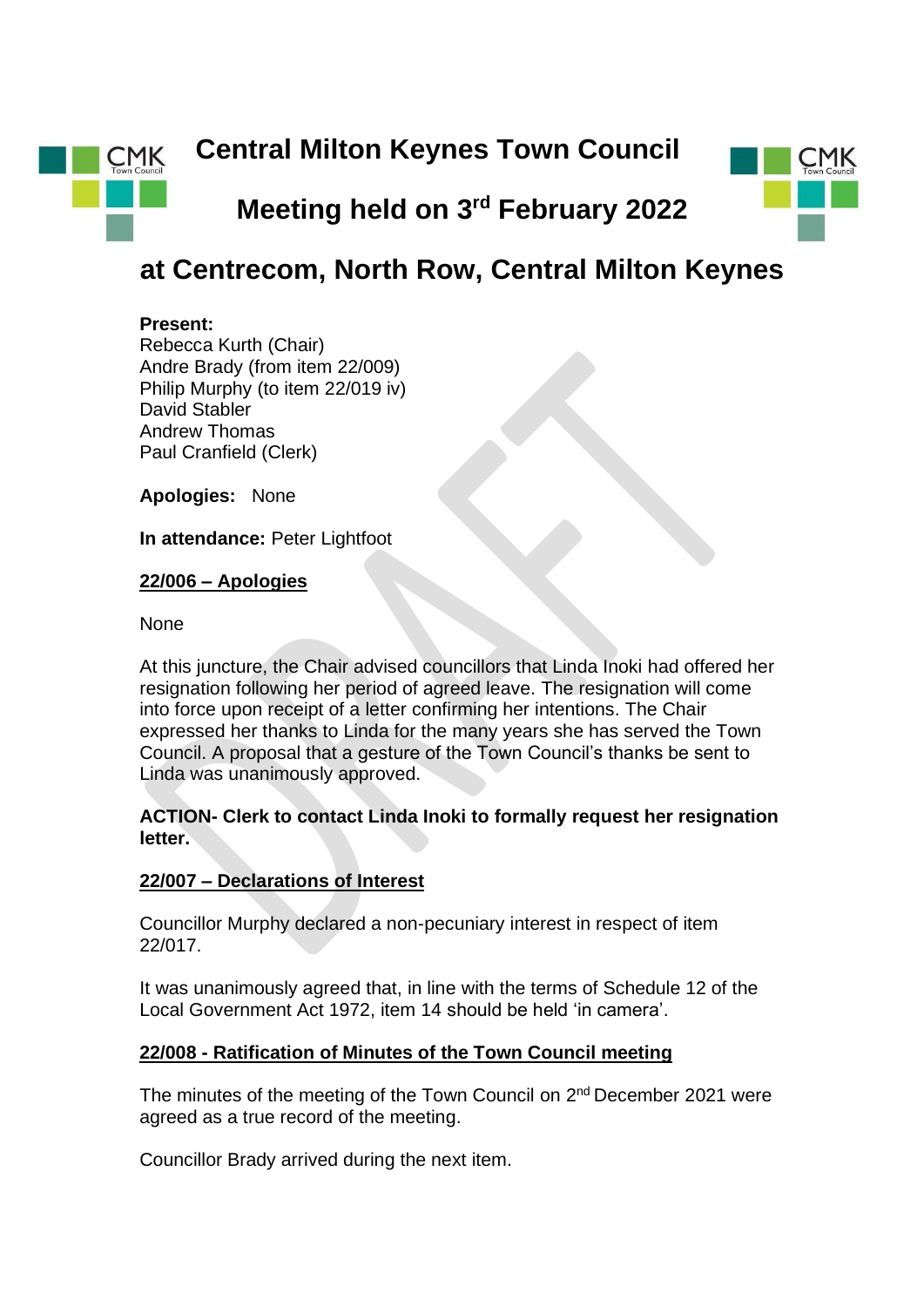## **22/009 - Clerk's Report on Outstanding Items**

The paper, as previously circulated, was noted.

Updates to the action sheet were agreed, as follows:

Item 20/023- Closed

## **ACTION- A paper making new recommendations regarding residents' forums to be brought to the March meeting.**

Item 21/032- Closed Item 21/035- Closed Item 21/038- Closed Item 21/040- Closed Item 21/041- Closed Item 21/042- Closed

## **22/010 - Representations from the Public**

The member of the public present declined to make a representation at this juncture.

## **22/011 - Finance Paper**

The paper, as previously circulated, was noted.

The Clerk proposed that ways of spreading the balances presently held across financial institutions be explored. The proposal was agreed.

## **ACTION- Paper to be brought to a meeting making recommendations regarding current balances.**

## **22/012 - Forward Plan Monitoring Sheet**

The paper, as amended, was noted.

## **22/013 – Co-option application- Peter Lightfoot**

The paper, as previously circulated, was noted.

Mr. Lightfoot made a short presentation, following which councillors asked questions pertaining to his application for co-option.

Mr. Lightfoot left the meeting at this juncture.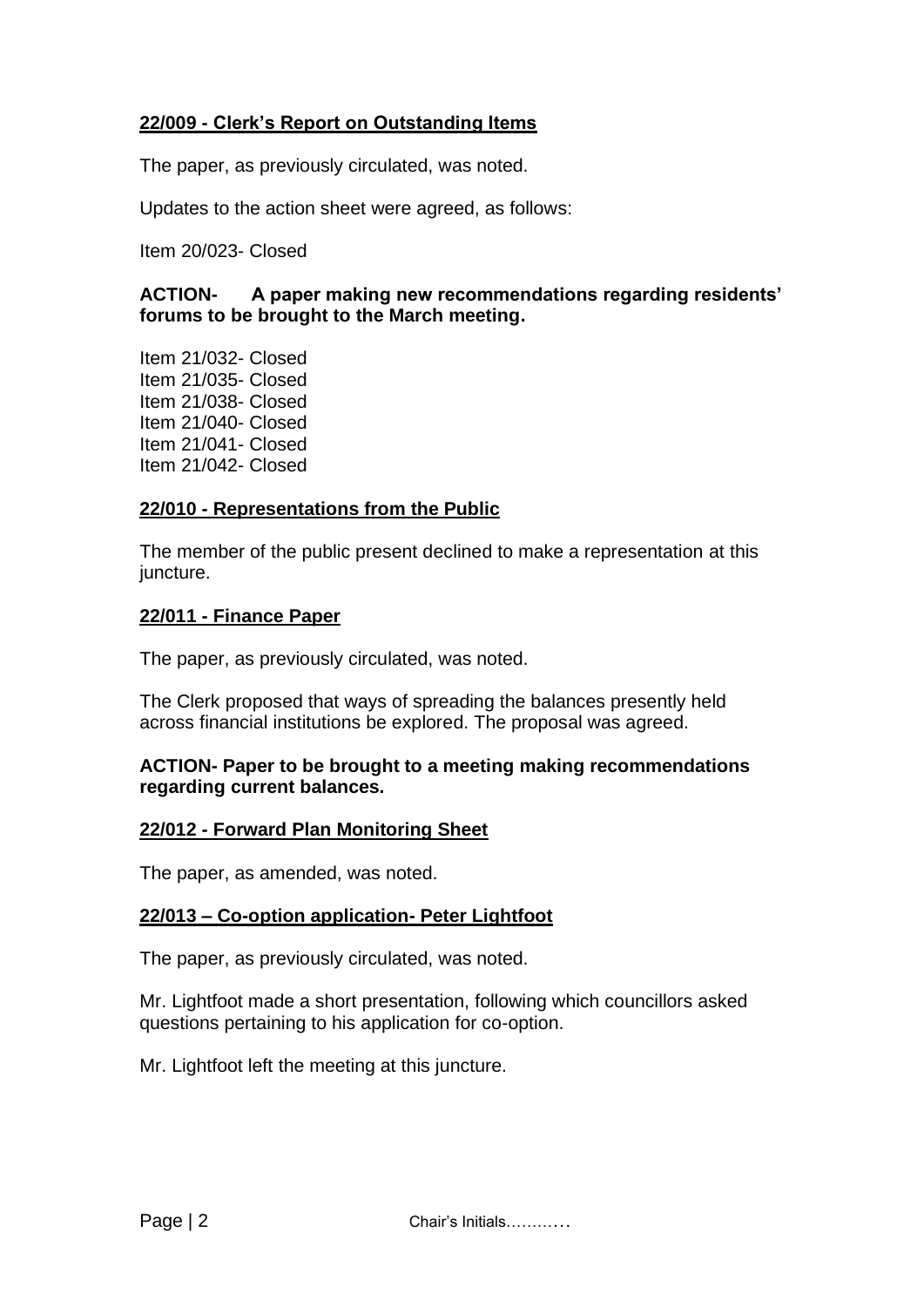## **22/014 – In Camera Item**

Following discussion, Mr. Lightfoot was invited to return to the meeting and advised that councillors had unanimously agreed to co-opt him to the Town Council.

A declaration of acceptance of co-option form was signed by Mr. Lightfoot.

## **ACTION- Clerk to provide the new councillor with the necessary information and support.**

#### **22/015- Movement & Connectivity-walking, cycling and e-scooters in CMK**

The paper, as previously circulated, was noted.

Councillor Stabler spoke to the paper, noting that the draft had been circulated to councillors for comment.

It was agreed that:-

- The 8 steps outlined in the paper be adopted by the Town Council as its position.
- The paper should be sent to Brian Matthews at MKCouncil with a request that:
	- o The proposals are considered and, where appropriate, an implementation strategy is developed.
	- o The elements of the paper pertinent to e-scooters be shared with the e-scooter stakeholder group for its views.
- All CMK ward councillors be copied into the email to Brian Matthews.
- Article to be included in the spring newsletter.

## **ACTION- Clerk to circulate and ensure item is included in newsletter.**

## **22/016- Newsletter**

The paper, as previously circulated, was noted.

The recommendations, as amended, were agreed as follows:-

- That Samantha Carmichael continues to be engaged to draft the newsletter at the current quarterly remuneration, but that a £200 'one off' bonus be paid immediately to reflect her excellent work.
- That Eagle Printers continue to be engaged for design and printing.
- That Royal Mail continue to be used for distribution.
- The dates for delivery of the draft to Eagle Printers.

## **20/017- Theatre MSCP**

The paper, as previously circulated, was noted.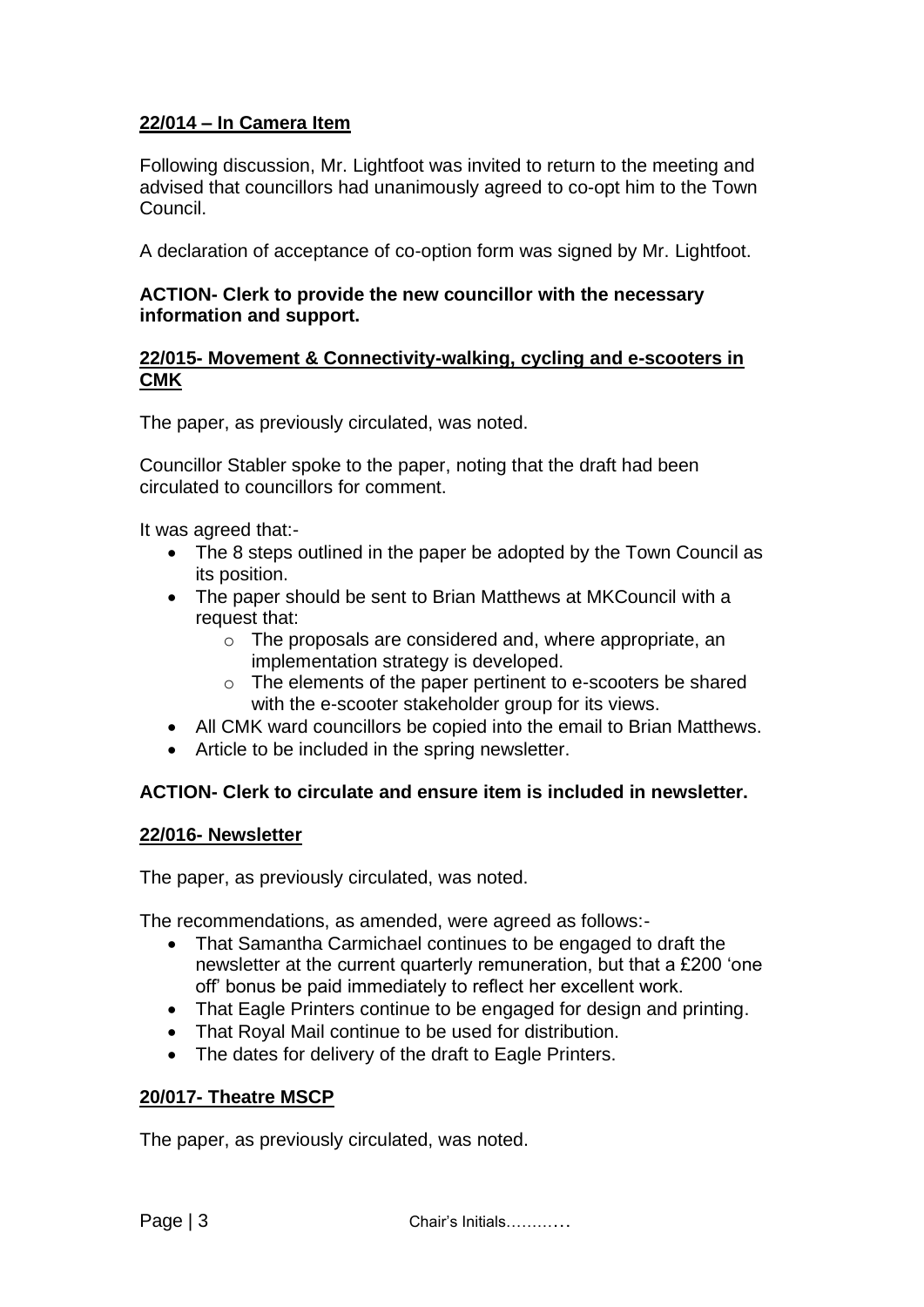Councillor Murphy's declaration of interest in respect of this item was noted. However, given that this is a non-pecuniary interest he remained in the meeting for the discussion.

It was agreed that the sum of £2,000, previously part of the allocated sum for development of input into the draft development brief on the Theatre MSCP, be utilised to engage Chris Murphy to progress options with regard to the project.

## **22/018- Release of Matched Funding to support Quadrant Planter Planting**

The paper, as previously circulated, was noted.

Councillors agreed unanimously to release the sum of £10,000 from the Landscape Fund to match CIF funding to achieve the planting of 9 quadrant beds.

A detailed breakdown of the planting plans was circulated. Whilst time is critical to enable release of the CIF funding, it was agreed that if councillors wished to indicate changes to the proposed planting plan they should raise these with the Clerk by Tuesday 8 February latest.

## **22/019 - Items for Information**

- i) Minutes of Parishes Forum meeting 9/12/2021
- ii) Police Presentation
- iii) MKCouncil Budget Presentation
- iv) Atesh- Licensing Review notification

Councillor Murphy left the meeting at this juncture.

- v) Draft January Planning Committee Minutes
- vi) Licensing application- Kobe Steakhouse, Xscape
- vii) Response to public consultation- Mortimer Square

The meeting closed at 7.50pm.

## **The next scheduled monthly meeting will be held on Thursday 3 March 2022 at Centrecom Meeting place**

## **Appendix to Minutes of Meeting of CMK Town Council on 3 February 2022**

| <b>Cheques:-</b>               |                  |
|--------------------------------|------------------|
| Centrecom                      | £ 180.00         |
| Warners                        | 76.44<br>f.      |
| Jon Muncaster                  | £1,000.00        |
| Samantha Carmichael            | £ 500.00         |
| <b>MK Community Properties</b> | 21.60<br>£       |
| Eagle Graphics                 | 690.00<br>f      |
| Page $ 4$                      | Chair's Initials |